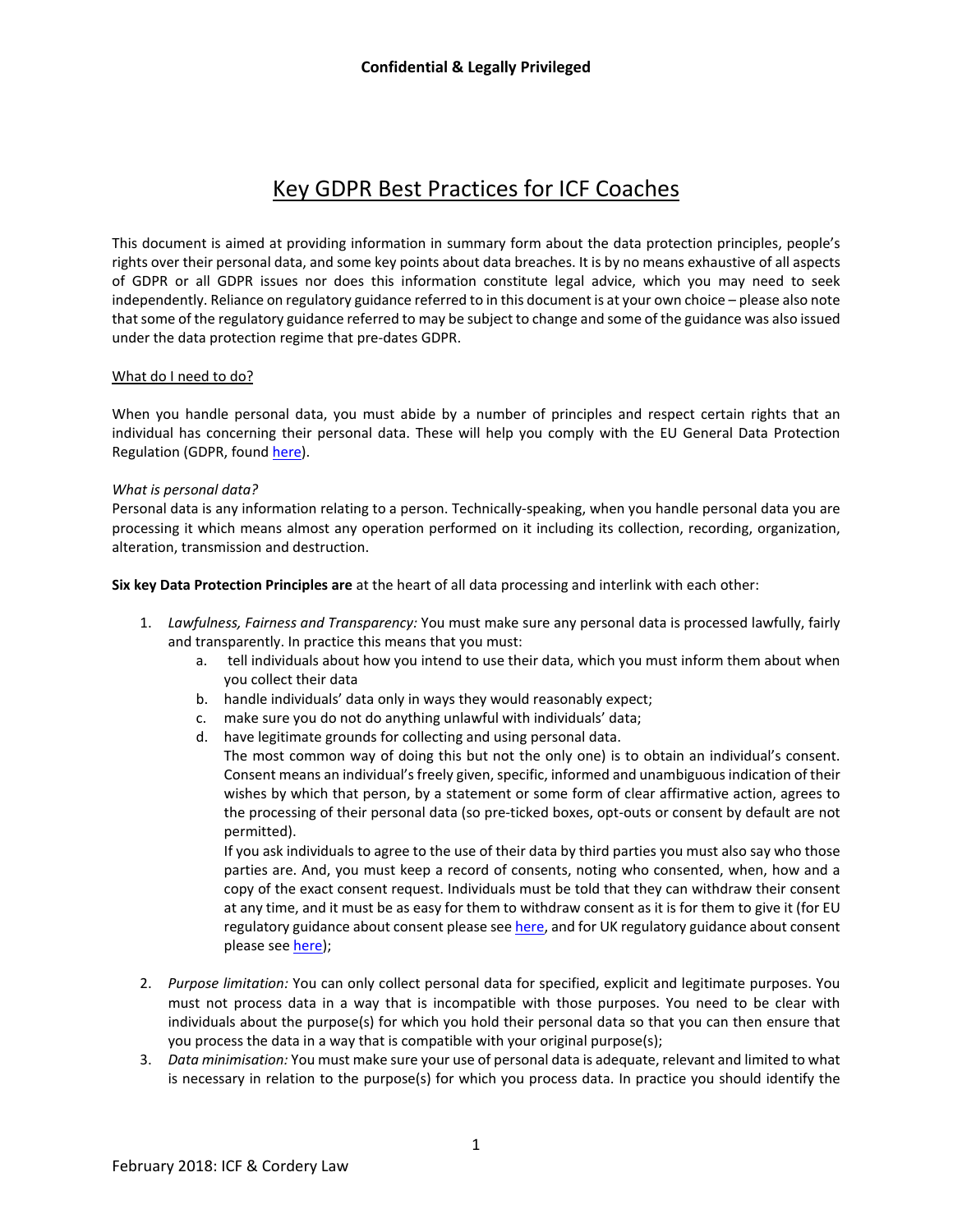# **Confidential & Legally Privileged**

minimum amount of personal data you need to properly fulfil your purpose. You should not hold more personal data than you need. Nor should the data you hold include irrelevant details;

- 4. *Accuracy:* Make sure that your data is accurate and, where necessary, kept up to date. In practice this means**:** taking reasonable steps to ensure the accuracy of any personal data you obtain; ensuring that the source of any personal data is clear; carefully considering any challenges made by an individual to the accuracy of information; and, considering whether it is necessary to update the information;
- 5. *Storage limitation:* You mustn't keep data for longer than necessary. In practice this means: reviewing the length of time you keep personal data; considering the purpose or purposes you hold the information for in deciding whether (and for how long) to retain it; securely deleting information that is no longer needed for this purpose or these purposes; and updating, archiving or securely deleting information if it goes out of date (for UK regulatory guidance about deleting personal data please see [here\)](https://ico.org.uk/for-organisations/guidance-index/data-protection-and-privacy-and-electronic-communications/). Generally-speaking it is for you to decide how long you will keep data, but please be aware that most countries have separate rules about certain personal data that must be kept for certain periods of time, e.g. with regard to tax records;
- 6. *Integrity and Confidentiality:* You must make sure personal data is processed securely including protection against unauthorised or unlawful data processing and against accidental loss, destruction or damage. In short, make sure that you use appropriate technical or organisational measures. In practice, this means you must have appropriate security to prevent the personal data you hold being accidentally or deliberately compromised. You need to design and organise your security to fit the nature of the data you hold and the harm that may result from a security breach. You also need to make sure you have the right physical and technical security, backed up by robust policies and procedures and be ready to respond to any breach of security swiftly and effectively. There is no "one size fits all" solution to information security. The security measures that are appropriate for you will depend on your circumstances, so you should adopt a risk-based approach to deciding what level of security you need (for UK regulatory guidance about security please see [here\)](https://ico.org.uk/for-organisations/guidance-index/data-protection-and-privacy-and-electronic-communications/);

### **You also need to know about:**

**Data Breaches**- Generally speaking a data breach is any data security issue which exposes (or could expose) personal data. If there is a data breach (or a suspected one) it must be reported to a data protection regulator within 72 hours of you first having become aware of the breach. In the event of a data breach it is recommended that your key objectives are to:

- 1. prevent the further spread/loss of data; recover the data that has been lost;
- 2. identity risks arising from the breach;
- 3. contact appropriate parties in addition to notifying a regulator you may also need to inform the individuals who have been affected of the breach (you may need to obtain legal advice about all of this);
- 4. and, prevent future breaches.

It is recommended that you record the details of the breach. Also ensure that you act quickly with regard to all aspects of handling a data breach (for EU regulatory guidance about data breach notification please see [here\)](http://ec.europa.eu/newsroom/just/item-detail.cfm?item_id=50083); **Data Subject Rights**- You must tell people about the rights they may exercise with regard to their personal data, which are as follows:

*a. Subject Rights Access –* this means that an individual can seek to obtain confirmation as to whether or not personal data concerning them is being processed by you, where and for what purpose, and to be provided with a copy of that personal data free of charge – out of all of the rights this is the one you would be the most likely to be subject to (for UK regulatory guidance about Subject Access Requests please see [here\)](https://ico.org.uk/for-organisations/guidance-index/data-protection-and-privacy-and-electronic-communications/);

*b. The Right to be Forgotten (data erasure) –* this means that an individual can seek to have personal data that you hold on them erased, subject to certain conditions such as the data no longer being relevant to original purposes for processing, or where an individual has withdrawn their consent to processing that data – this is also a right that you might likely be subject to;